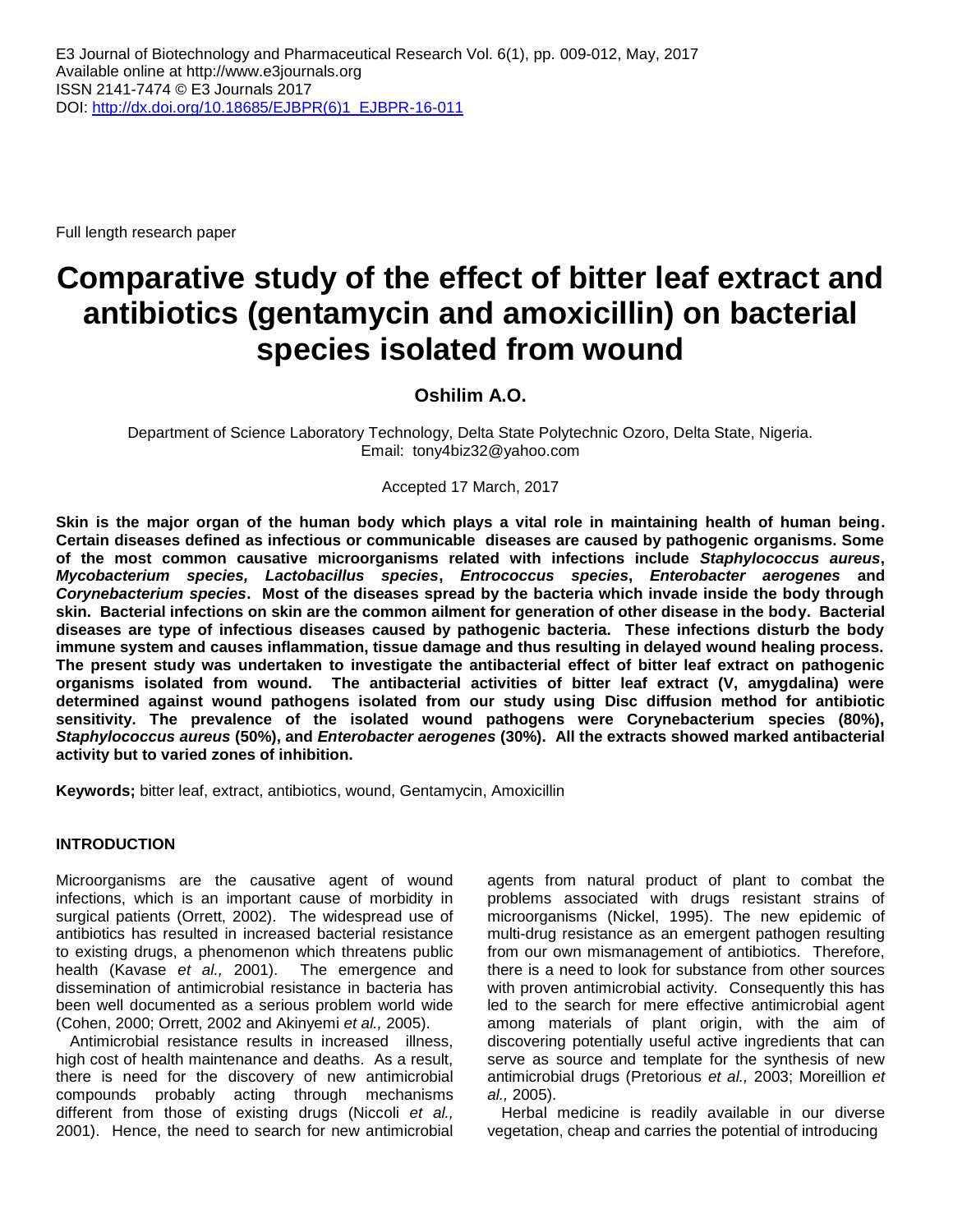new templates into modern medicine (Okwori *et al.,* 2007). Many plants synthesize substances that are useful to the maintenance of health in humans and other animals. Plant extract are continuously being sort for as effective and cheaper alternative sources of medication all over the world especially in the developing countries. *Vernonia amygdalina* commonly called bitter leaf (because of its bitter taste) is consumed either as a vegetable for cooking African soup or the aqueous extracts could be drank as fonics for the treatment of various illnesses (Abosi, and Raseroka 2003**).** The bitterness is suspected to be due to factors such as the presence of alkaloids, saponins, tannins and glycosides which have been shown by various authors to be present in bitter leaf (Butter and Bailey, 1973).

According to Huffman *et al.,* 1993, the roots of *V. amygdalina* have been used for gingivitis and toothache due to its proven antimicrobial activity. The bacternial agents often incremianted in wound infections include *Staphylococcus, Pseudomonas, Klebsiella, Proteus species* and *Escherichia coli* as well as anaerobes such as *Clostridium* and *Bacteroides* species. The objective of the study is to evaluate the wound healing effects of *Vernonia amygdalina* on wound infection.

#### **MATERIALS AND METHODS**

#### **Sources**

The leaves of *Vernonia amygdalina* (Bitter leaf) were collected from uncultivated farmland located in Ozoro, southern part of Nigeria, the Department of Botany, Delta State University Abraka identified the plant samples.

#### **Sample Collection**

Fourteen wound samples was collected from different patients using swab stick and was properly labeled A (small wound sample) and B (big wound sample). The samples were properly centred at the place of collection. Both were transferred to the laboratory where analysis was carried out.

#### **Analysis**

#### **Isolation of Test Organisms**

The swab stick containing the sample was use to inoculate the plates of prepared nutrient agar, each sample to each plate and was incubated at 37 $\mathrm{^{7}C}$ . Media prepared was according to the manufacturer instruction and then used for isolation of bacteria. Pure isolations where identified according to their morphological characteristics and reactions to bio chemical test.

#### **Bitter leaf extraction**

The sample leaves were cleansed, dried at room temperature for 2 weeks and grounded into powder. 250g of the grinded powder (bitter leaf) was weighed and dispensed into 1 litre of water

#### **ANTIMICROBIAL SUSCEPTIBILITY TESTING**

When a pathogen was isolated and idetified, antimicrobial sensitivity test was done (Bowler *et al.,* 2001). Agar plates were inoculated with the bacteria growth. 10mm well was bore in the agar plates, 0.1 and 0.2 of the bitter leaves extracts was impregnated into the well of the agar plates containing the organism, other antibiotics like Gentamycin and Amoxillcin was also use as control. After which the plates were kept at  $23^{\circ}$ c for 48 hours. The inhibitory zone of the test organisms was taken as the minimum inhibitory zone and measured in 16 millimetre (mm).

### **RESULTS**

The organisms isolated from the wound samples are *Corynebacterium species, Enterobacter aerogenes, Enterococcus species, Mycobacterium species* and *Staphylococcus aureus*. The bacterial isolates has the ability to utilize sugar as their substrate as shows in table 1. Table 2 shows the morphological and biochemical characteristics of isolated bacteria of wound swab. Table 3 shows bacterial isolates, number of occurrence of isolate identified in different wound swab samples and heterotrophic plate count. Table 4 Mean Heterotrophic plate counts. (CFU/ml count) for various wound swab samples were kept at 23 $^{\circ}$ c for 48 hours. The inhibitory zone of the test organisms was taken and measured in millimeter (mm) (Table 5).

#### **DISCUSSION**

Wound infection is a major cause of morbidity and mortality and a major source of worry to both the patients, doctors, hospitals and the community as a whole. Increasing multidrug resistance of pathogens has renewed the research for alternative compounds for the treatment of infectious diseases. The antibacterial activity of bitter leaf extract against some bacterial species isolated from wounds were investigated. The result of this study indicated that the Gram negative bacilli were more common in infected wounds than the Gram positive bacteria, although the prevalence rate of *Staphylococcus aureus* 80% was higher when compared with that of the gram negative (48%). This finding is in line with the ones earlier reported by Sule *et al.,* 2001.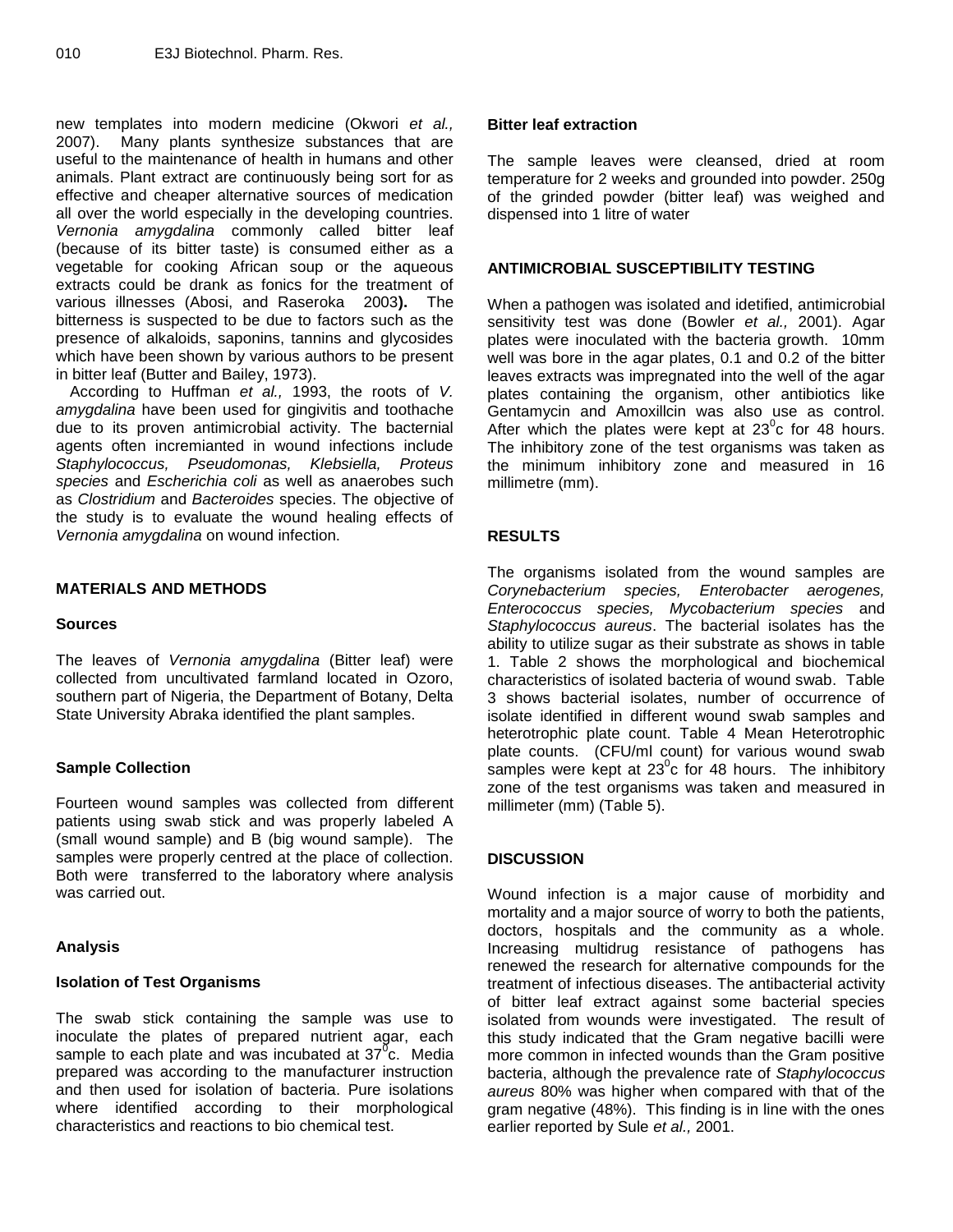| <b>Isolates</b>                | Gram stain          | istics<br>gical<br>Morpholog<br>Characteri | rate<br>ទី     | <b>Oxidase</b>           | talase | <b>Indole</b> | ğ<br>$\sigma$ | ω<br>U)<br>9<br>မ္က      | <b>H2S</b> | Gas |
|--------------------------------|---------------------|--------------------------------------------|----------------|--------------------------|--------|---------------|---------------|--------------------------|------------|-----|
| <b>Mycobacterium species</b>   | (Acid fast bacilli) | Rods                                       | $\ddot{}$      |                          | +      |               | +             | +                        |            |     |
| <b>Enterococcus species</b>    | <b>GPB</b>          | Rods                                       | $\ddot{}$      | -                        | ٠      | -             | ÷             | +                        |            |     |
| <b>Corynebacterium species</b> | <b>GPB</b>          | Rods                                       | ٠              | -                        | +      | -             | ٠             | $\overline{\phantom{0}}$ |            | ٠   |
| <b>Staphylococcus aureus</b>   | <b>GPC</b>          | Cocci                                      | ٠              | $\overline{\phantom{0}}$ | +      | +             | $\pm$         | +                        | -          | ٠   |
| <b>Enterobacter aerogenes</b>  | <b>GNS</b>          | Rods                                       | $\ddot{}$      | $\overline{\phantom{0}}$ | +      | -             | ÷             | $\ddot{}$                | -          |     |
| Lactobacillus species          | <b>GPB</b>          | Rods                                       | $\blacksquare$ |                          |        |               |               |                          |            |     |

Table Key: += positive, - = Negative, GPB = Gram positive Bacillus, GNB = Gram Negative Bacillus, GPC = Gram positive cocci

**Table 2:** Shows bacteria isolates, number of occurrence and percentage of occurrence

| <b>Sample</b> | <b>Bacterial Isolates</b> | Number of occurrence per samples | Percentage (%) of occurence |
|---------------|---------------------------|----------------------------------|-----------------------------|
|               | Corynebacterium species   |                                  | 80.00                       |
|               | Mycobacterium species     |                                  | 20.00                       |
|               | Enterobacter aerogenes    | 3                                | 30.00                       |
|               | Enterococcus species      |                                  | 10.00                       |
| в             | Lactabacillus species     |                                  | 10.00                       |
|               | Staphylococcus aureus     |                                  | 50.00                       |

#### **Table 3:** Heterotrophic plate counts

| <b>Sample</b> | <b>Bacteria isolates</b> | <b>CFU/ML</b> | <b>CFU/ML in Standard form</b> |
|---------------|--------------------------|---------------|--------------------------------|
| A             | Corynebacterium, species | 52            | $5.2 \times 10^{1}$            |
|               | Corynebacterium species  | 80            | $8.0 \times 10^{1}$            |
|               | Corynebacterium species  | 36            | $3.6 \times 10^{1}$            |
|               | Corynebacterium species  | 40            | $4.6 \times 10^{1}$            |
|               | Mycobacterium species    | 60            | $6.0 \times 10^{1}$            |
| B             | Enterobacter aerogenes   | 72            | $7.2 \times 10^{1}$            |
|               | Enterobacter aerogenes   | 64            | 6.4 x $10^{1}$                 |
|               | Enterobacter aerogenes   | 92            | $9.2 \times 10^{1}$            |
|               | Enterococcus species     | 56            | $5.6 \times 10^{1}$            |
|               | Lactobacillus species    | 56            | $5.6 \times 10^{1}$            |
|               | Staphylococcus aureus    | 48            | $4.8 \times 10^{1}$            |
|               | Staphylococcus aureus    | 60            | $6.0 \times 10^{1}$            |
|               | Staphylococcus aureus    | 80            | $8.0 \times 10^{1}$            |
|               | Staphylococcus aureus    | 76            | $7.6 \times 10^{1}$            |
|               | Staphylococcus aureus    | 68            | 6.8 x 10 <sup>1</sup>          |

## **Table 4:** Mean Heterotrophic plate counts. (CFU/ml count)

| <b>Samples</b> | <b>Means of CFU/ML</b> |
|----------------|------------------------|
| Ð              | 53.60                  |
|                | 67.20                  |